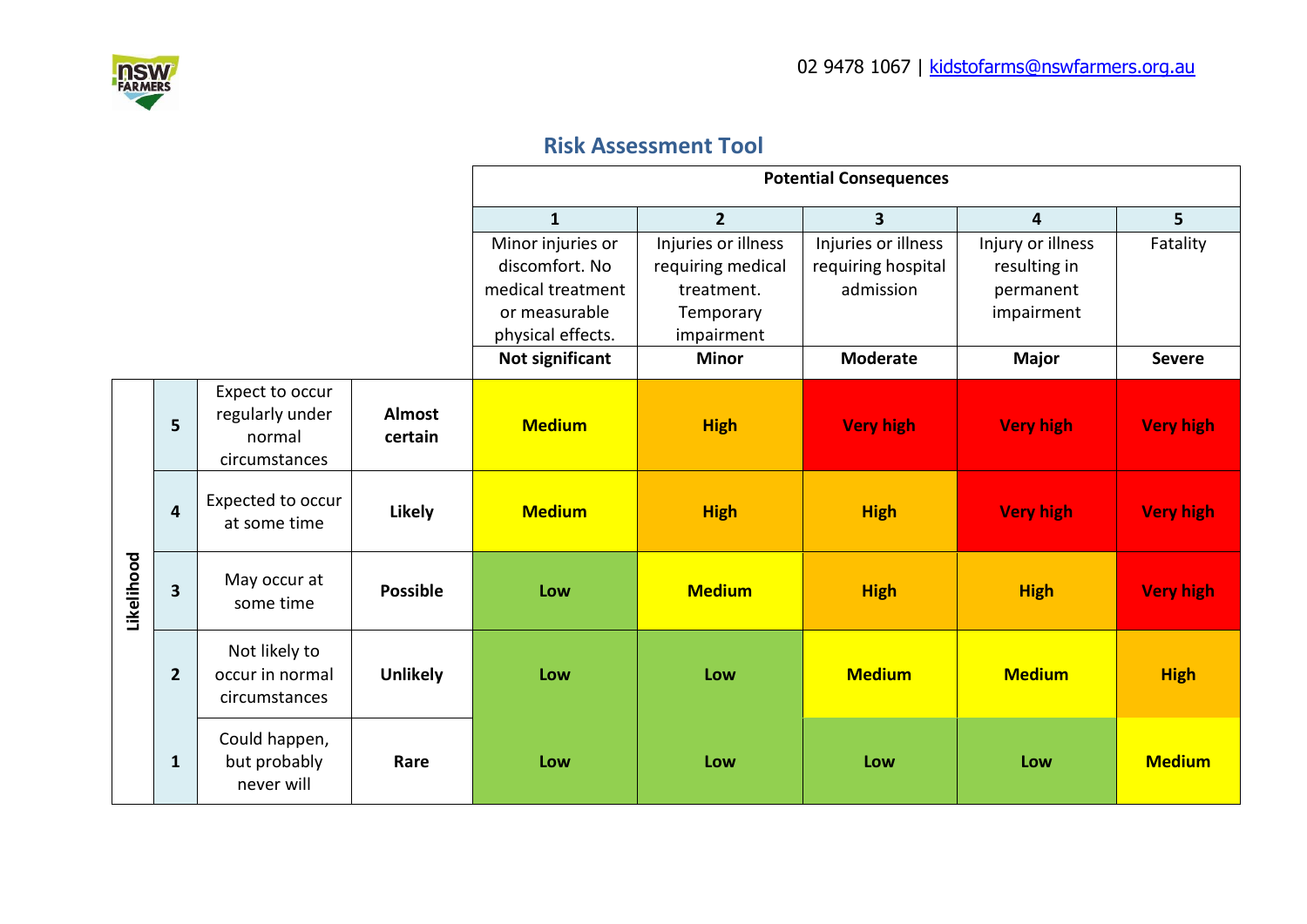

## **Risk Assessment Checklist**

| <b>Risk prevention strategy</b>                                                                                                                        | Prevention<br>strategy is in<br>place | If no, please list steps to implement<br>prevention strategy                                            | Date implementation<br>will be completed | Date and signature | <b>Final level of risk</b><br>(Low - very high)<br>(See above table) |
|--------------------------------------------------------------------------------------------------------------------------------------------------------|---------------------------------------|---------------------------------------------------------------------------------------------------------|------------------------------------------|--------------------|----------------------------------------------------------------------|
|                                                                                                                                                        |                                       | <b>General Health and Safety</b>                                                                        |                                          |                    |                                                                      |
| All student groups on farms will be<br>appropriately accompanied by farm<br>staff<br>(School will provide appropriate<br>number of supervising adults) | Y                                     | One staff member - school will need to<br>ensure appropriate teacher to student<br>ratio is implemented |                                          |                    | Low                                                                  |
| Emergency plans include how to<br>contact emergency services in the<br>event of an incident.                                                           | Y                                     | Access instructions for emergency<br>services created                                                   | 30/9/21                                  |                    | Low                                                                  |
| Appropriate space available as an<br>evacuation point                                                                                                  | Y                                     |                                                                                                         |                                          |                    | Low                                                                  |
| Adequate, accessible first aid kit<br>and trained first aid personnel<br>including child resuscitation, on<br>site.                                    | Y                                     | First aid kit to be updated<br>First aid refresher course undertaken                                    | 30/9/21                                  |                    | Low                                                                  |
| All staff involved in visits have a<br><b>WWCC</b>                                                                                                     | Y                                     | WWCC renewed July 2021                                                                                  |                                          |                    | Low                                                                  |
| Safe behaviour is always modelled<br>by the farmer and other workers.<br>Workers have been briefed on<br>expectations when visits are taking<br>place. | Υ                                     |                                                                                                         |                                          |                    | Low                                                                  |
| Handwashing facilities available for<br>visitors to use upon arrival, during<br>visit, and prior to leaving                                            | Υ                                     |                                                                                                         |                                          |                    | Low                                                                  |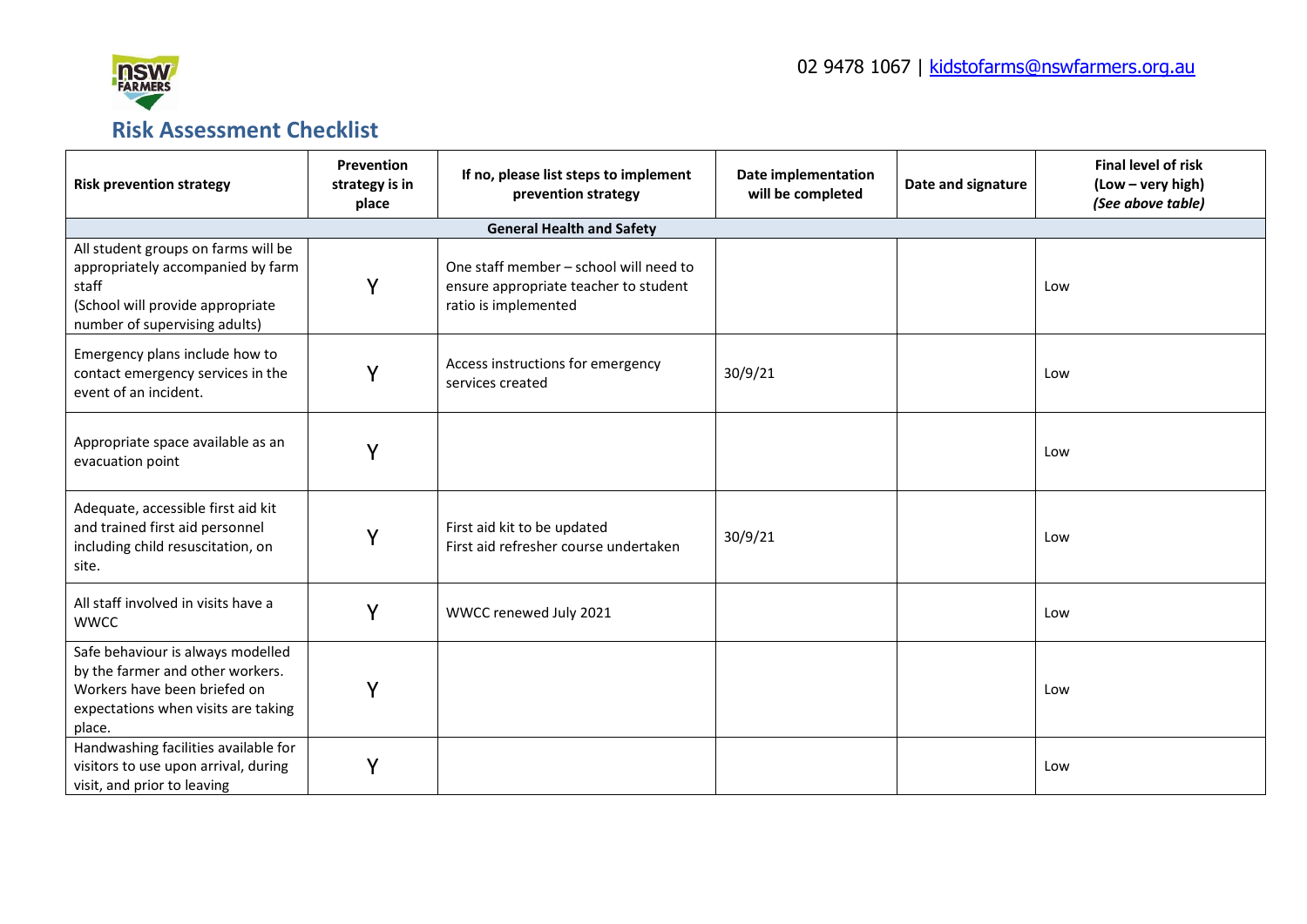

| Shaded areas available for visitors<br>to rest                                                                                                              | Y |                                                           |          | Low |
|-------------------------------------------------------------------------------------------------------------------------------------------------------------|---|-----------------------------------------------------------|----------|-----|
| Space available for bus/coach to<br>park and students to disembark<br>safely                                                                                | Y |                                                           |          | Low |
|                                                                                                                                                             |   | Farm vehicles, machinery & chemicals                      |          |     |
| Children in vehicles wear<br>appropriate restraints such as seat-<br>belts and are prohibited from riding<br>in the back of utes and trailers.              | Y |                                                           |          | Low |
| Children taking part in visits do not<br>ride in vehicles unless approved by<br>teacher and vehicle is deemed safe<br>and appropriate.                      | Y |                                                           |          | Low |
| Children are appropriately trained<br>and supervised and wear<br>appropriate PPE.<br>PPE requirements are<br>communicated to the teacher prior<br>to visit. | Y | Safety & induction document to be<br>created for teachers | 30/8/21  | Low |
| All workshops and machinery are<br>locked to prevent unauthorised<br>access.                                                                                | Y | New lock to be installed on gate to farm<br>studio        | 30/10/21 | Low |
| Keys are removed from machinery<br>and stored out of children's reach<br>when not in use.                                                                   | Y |                                                           |          | Low |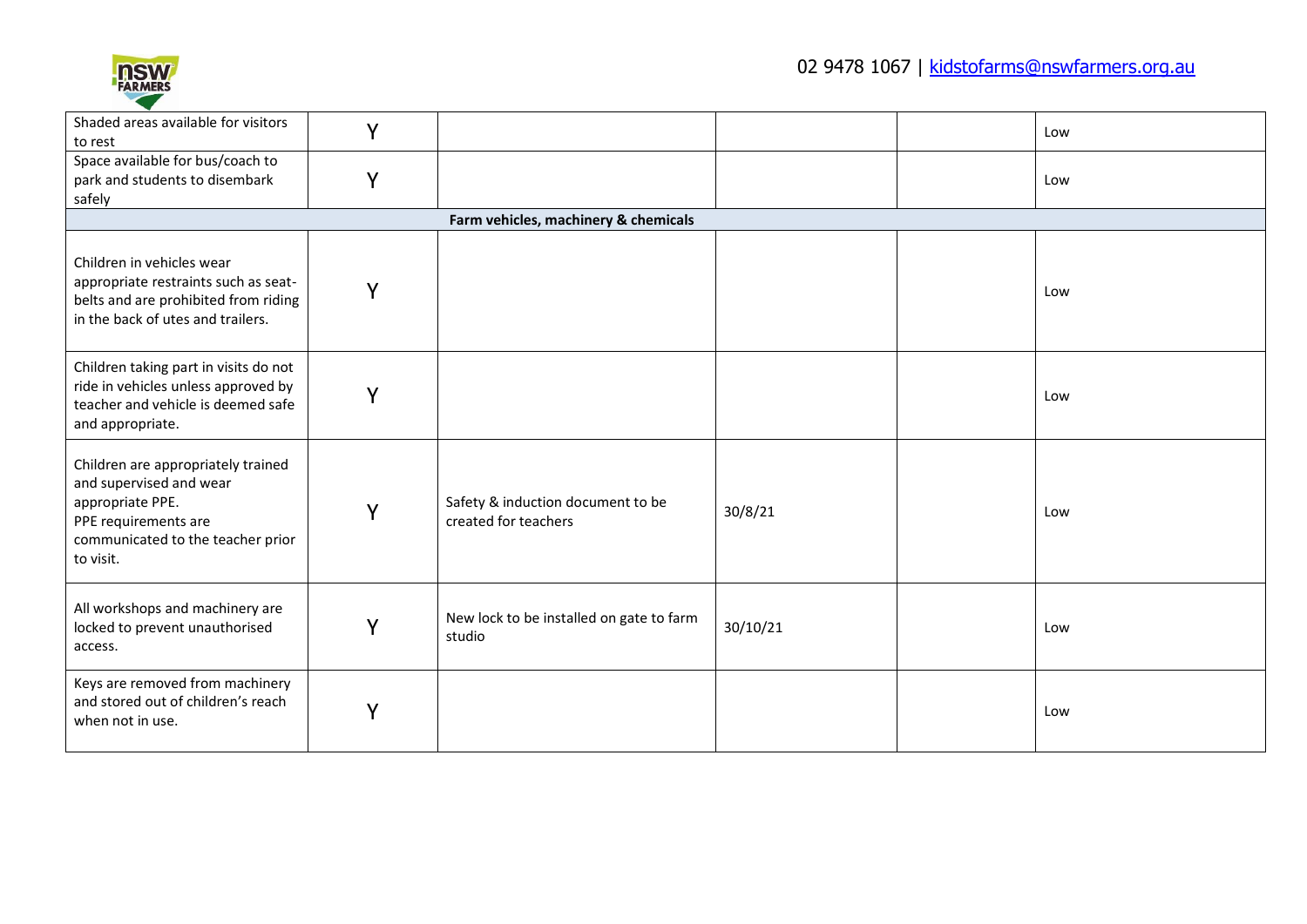

| Children are prohibited from riding<br>quad bikes, 2 wheelers, tractors or<br>other machinery.                                                                  | Y |               |  | Low |
|-----------------------------------------------------------------------------------------------------------------------------------------------------------------|---|---------------|--|-----|
| Vehicles will not be in use on the<br>farm during the visit unless for<br>demonstration.<br>Students to stand well away from<br>any vehicle in a demonstration. | Y |               |  | Low |
| Electrical outlets are situated up<br>high and include an RCD.                                                                                                  | Y | N/A           |  | Low |
| Chemical stores are locked and<br>keys stored safely stored to<br>prevent unauthorised access.                                                                  | Y |               |  | Low |
|                                                                                                                                                                 |   | Flora & Fauna |  |     |
| Large animals are always behind<br>secure, strong fences.                                                                                                       | Y |               |  |     |
| Children are not allowed near<br>animals without adequate<br>supervision from farm staff                                                                        | Υ |               |  |     |
| Children are only allowed to pet,<br>hold or touch animals with<br>supervision from farm staff                                                                  | Y |               |  |     |
| All animals involved in school visits<br>are adequately domesticated and<br>judged to be safe around humans                                                     | Y |               |  |     |
| Sick, unwell or injured animals are<br>to be kept well away from school<br>visit venues                                                                         | Y |               |  |     |
| Children are briefed on possible<br>native animals such as snakes and                                                                                           | Y |               |  |     |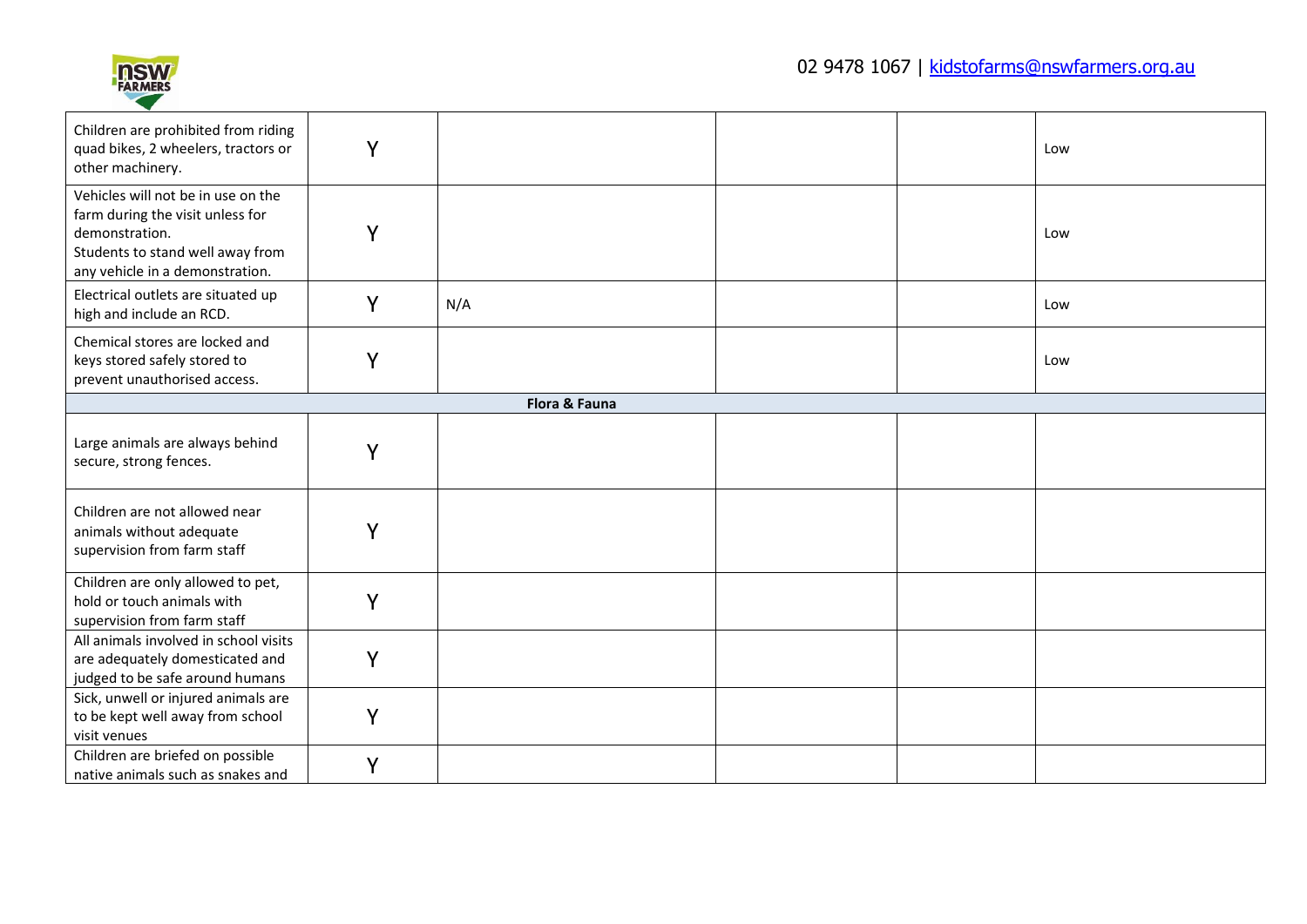

| lizards, and best behaviour e.g. not                                                                                  |   |                                                                                           |          |     |
|-----------------------------------------------------------------------------------------------------------------------|---|-------------------------------------------------------------------------------------------|----------|-----|
| putting hands down holes                                                                                              |   |                                                                                           |          |     |
| All visit venues have been cleared                                                                                    | Y |                                                                                           |          |     |
| of any potentially harmful plants                                                                                     |   |                                                                                           |          |     |
| Anything sampled as part of visit                                                                                     |   |                                                                                           |          |     |
| (e.g. fruit) will be free of chemicals                                                                                | Y |                                                                                           |          |     |
| and washed prior to tasting                                                                                           |   |                                                                                           |          |     |
|                                                                                                                       |   | Water sources and stored grain facilities                                                 |          |     |
| All tanks, wells and troughs are<br>fitted with lids or strong mesh.                                                  | Y | Lids & mesh covers to be installed and<br>replaced where required<br>Ladders to be locked | 31/10/21 | Low |
| Windmill water-tanks are covered<br>and access ladders removed or<br>blocked.                                         | Y | N/A                                                                                       |          | Low |
| Access to grain silos is prevented -<br>eg ladder lock-outs, removal of<br>bottom section of ladder.                  | Y | N/A                                                                                       |          | Low |
| Unused ditches are filled in.                                                                                         | Y | N/A                                                                                       |          | Low |
| Water hazards including swimming<br>pools, effluent ponds, channels or<br>dams near the house are securely<br>fenced. | Y | N/A                                                                                       |          | Low |
| Children are not permitted to enter<br>any water sources                                                              | Y | N/A                                                                                       |          | Low |
| School visits will avoid areas such<br>as dams, rivers or lakes unless                                                | Y | N/A                                                                                       |          | Low |